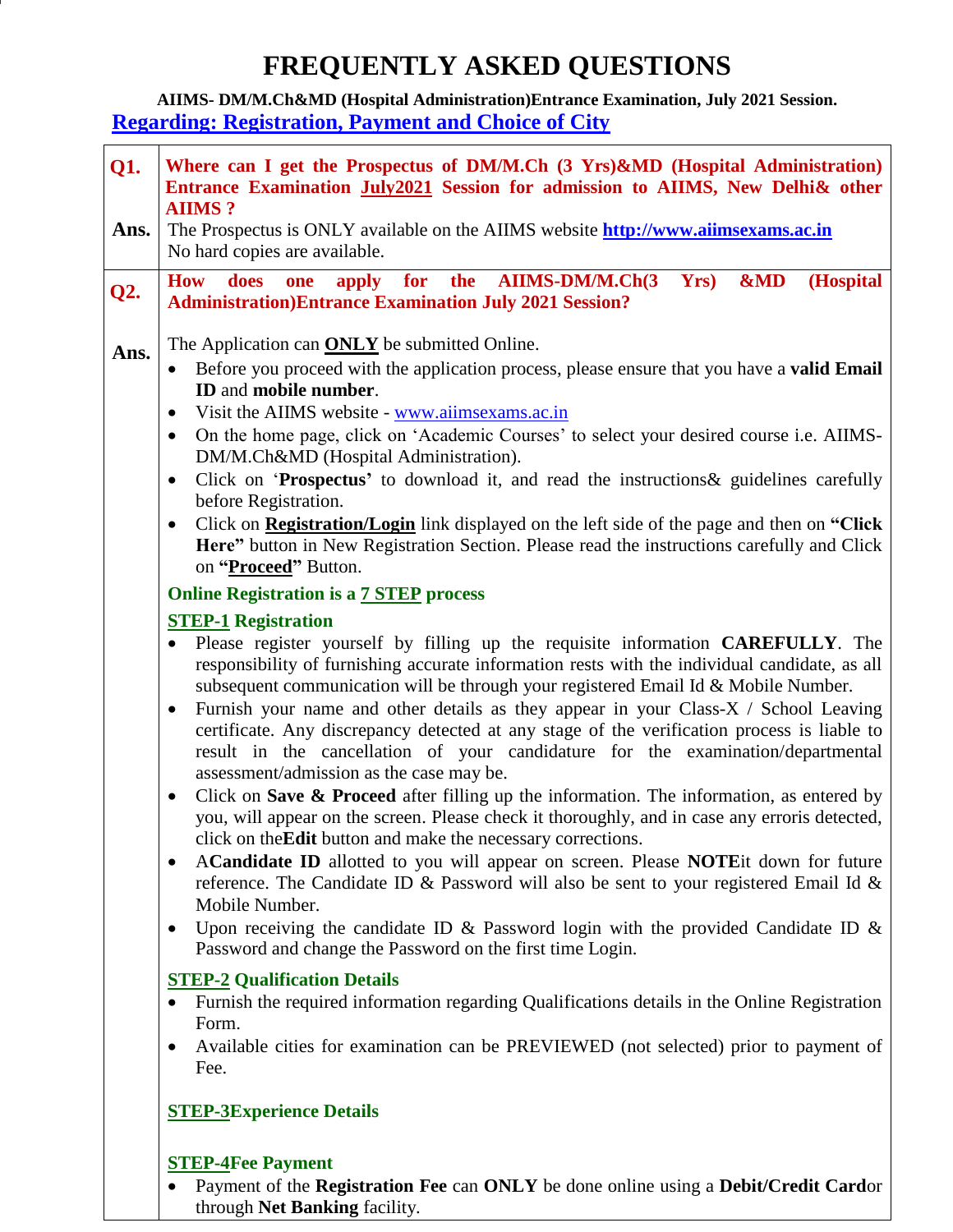|                            | <b>STEP-5 Centre Choice</b>                                                                                                                                                                                                                                                                                                                                                                                                                                                                                                                                                                                                    |
|----------------------------|--------------------------------------------------------------------------------------------------------------------------------------------------------------------------------------------------------------------------------------------------------------------------------------------------------------------------------------------------------------------------------------------------------------------------------------------------------------------------------------------------------------------------------------------------------------------------------------------------------------------------------|
|                            | Candidates can preview the availability of the city of their choice for the examination from<br>$\bullet$<br>the list provided. Real time status of seats available will be displayed city wise. However,<br>the choice will be locked only after payment is made. City once selected cannot be changed<br>later.<br>In case few seats are available in a particular city and there is a lag period between preview<br>٠<br>and completion of payment, the seats may be booked in this period by another candidate<br>who has completed the payment process. In such cases another city can be opted from the<br>dropdown box. |
|                            | <b>STEP-6</b> Upload Images                                                                                                                                                                                                                                                                                                                                                                                                                                                                                                                                                                                                    |
|                            | Candidates must take extreme care in uploading their Photographs and images. Once<br>uploaded, they cannot be changed, unless found inappropriate and rejected by the AIIMS<br>authorities.                                                                                                                                                                                                                                                                                                                                                                                                                                    |
|                            | Upload the images of your Photograph, Signature & Thumb Impression strictly as per<br>instructions given in the Prospectus (images should be in one of the following formats jpg,<br>png or gif). Your application is liable to be rejected if the uploaded images are not<br>according to Instructions/Requirements.                                                                                                                                                                                                                                                                                                          |
|                            | In case, the images of Photograph, Signature and Thumb Impression to be uploaded are not<br>$\bullet$<br>available with you, Save $\&$ Exit and logout. You may login to complete the process later<br>on, once the requisite items are with you, to complete the registration process.                                                                                                                                                                                                                                                                                                                                        |
|                            | <b>STEP-7Print Registration Form</b>                                                                                                                                                                                                                                                                                                                                                                                                                                                                                                                                                                                           |
|                            | The candidates are required to take a print-out of the duly completed registration form for                                                                                                                                                                                                                                                                                                                                                                                                                                                                                                                                    |
|                            | future reference once they see that all the steps are 'COMPLETE' in Due Steps and the<br>Navigations buttons appear Yellow in colour.                                                                                                                                                                                                                                                                                                                                                                                                                                                                                          |
|                            | PLEASE NOTE THAT COMPLETION OF ALL STEPS OF FILING THE FORM<br>DOES NOT NECESSARILY MEAN THAT THE APPLICATION IS ACCEPTED.<br>PLEASE CHECK THE STATUS ON THE DATE INDICATED IN "AT A GLANCE".                                                                                                                                                                                                                                                                                                                                                                                                                                  |
|                            | Why does it take so long to provide the final status of my application?                                                                                                                                                                                                                                                                                                                                                                                                                                                                                                                                                        |
|                            | Since some fields are editable till the last date of submission of registration form, the status can<br>only be finalized after this period.                                                                                                                                                                                                                                                                                                                                                                                                                                                                                   |
|                            | How do I get a password for logging in?                                                                                                                                                                                                                                                                                                                                                                                                                                                                                                                                                                                        |
|                            | ACandidate ID and Password will be sent to you on your registered email ID and mobile<br>number. You are advised to remember the password and also retain a printout of<br>yourRegistration form and admit card till completion of admission process.                                                                                                                                                                                                                                                                                                                                                                          |
| Q.3<br>Ans.<br>Q.4<br>Ans. | <b>Forgotten password</b><br>In case you forget your Password, go to the <b>Forgot login details</b> ' link on the login page and<br>enter the following information to get Password:                                                                                                                                                                                                                                                                                                                                                                                                                                          |
|                            | Candidate ID.<br>1.<br>Registered Mobile number.<br>2.<br>Registered Email ID.<br>3.                                                                                                                                                                                                                                                                                                                                                                                                                                                                                                                                           |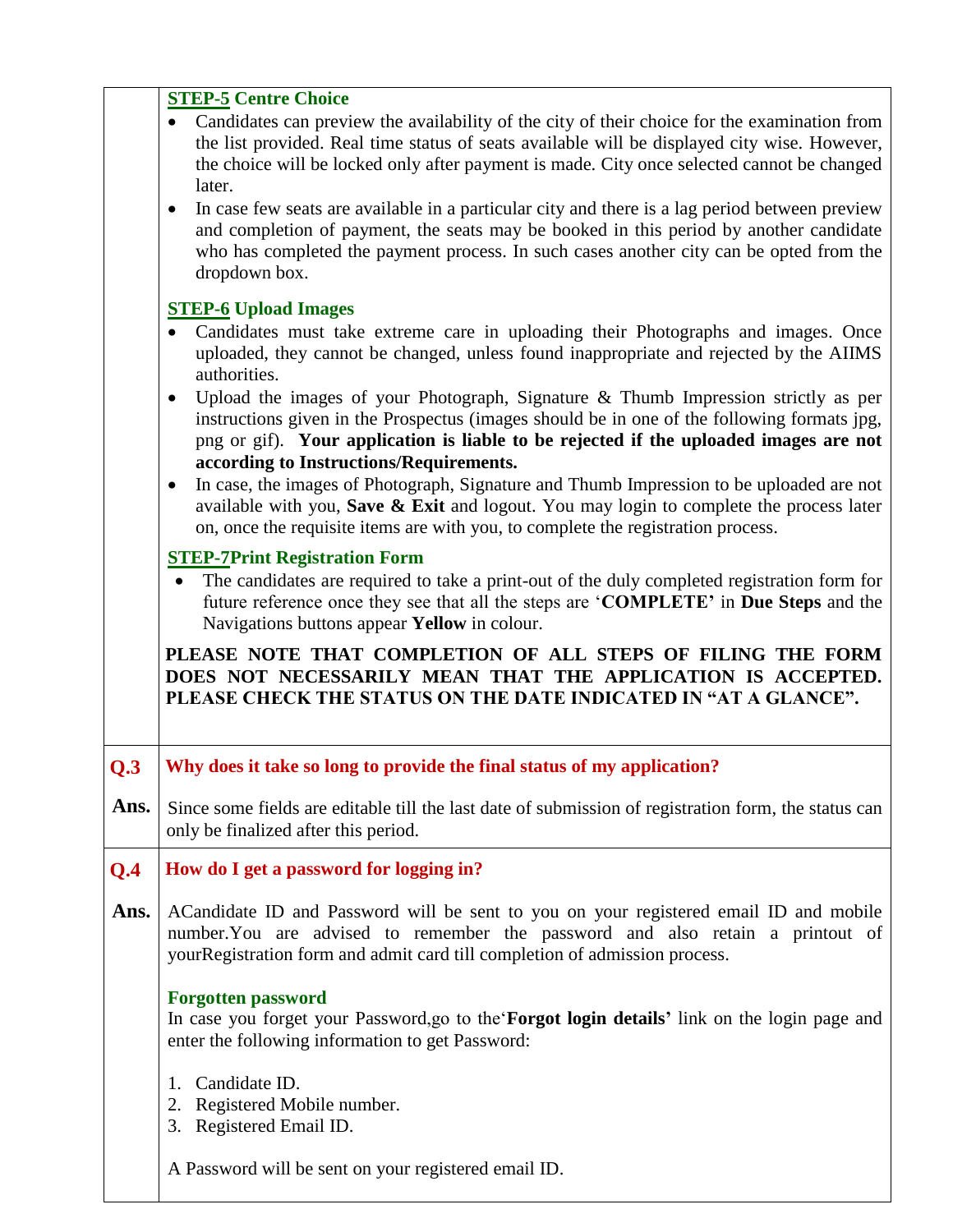| Q.5  | I cannot login. What should I do?                                                                                                                                                                                                                                                                                                                                                                                                                                                                                                                                                                                                                                                                                                                                                                                                                                                                                                                                                                                                                                         |
|------|---------------------------------------------------------------------------------------------------------------------------------------------------------------------------------------------------------------------------------------------------------------------------------------------------------------------------------------------------------------------------------------------------------------------------------------------------------------------------------------------------------------------------------------------------------------------------------------------------------------------------------------------------------------------------------------------------------------------------------------------------------------------------------------------------------------------------------------------------------------------------------------------------------------------------------------------------------------------------------------------------------------------------------------------------------------------------|
| Ans. | Any of the following reasons may preventy ou from login:<br>1. <b>Incorrect User ID &amp; Password</b> : This occurs if the candidate ID and/or the password<br>is incorrect. Your password in case sensitive, therefore use the correct password. In case<br>you have forgotten the password, use 'forgot login details' to get a new login password on<br>your registered E-mail ID. Use the correct candidate ID and password for logging in.<br>2. Internet Browser Problem: Please read the User manual for candidates. Follow the<br>instructions about using internet browser (Internet Explorer-7 or higher version, Firefox 3.5)<br>or higher version) and the latest version of Google Chrome.<br>3. Internet connection Interrupted: Your internet connection should be uninterrupted.<br>If internet interruption takes place, the IP address which is being monitored will change and<br>a 'Your session has expired' message will be displayed. Please try to login from another<br>computer from which other candidate(s) may have logged in successfully. |
| Q.6  | Can the names and other details be changed?                                                                                                                                                                                                                                                                                                                                                                                                                                                                                                                                                                                                                                                                                                                                                                                                                                                                                                                                                                                                                               |
| Ans. | The following information furnished by the candidate CANNOT be changed after<br><b>PAYMENT</b> of registration fees:                                                                                                                                                                                                                                                                                                                                                                                                                                                                                                                                                                                                                                                                                                                                                                                                                                                                                                                                                      |
|      | Candidate's name<br>$\bullet$<br>DOB (Date of birth)<br>$\bullet$<br>Category<br>٠<br><b>OPH</b> status<br>$\bullet$<br>E-mail Id<br>$\bullet$<br>Mobile number                                                                                                                                                                                                                                                                                                                                                                                                                                                                                                                                                                                                                                                                                                                                                                                                                                                                                                           |
|      | All the other details can be edited till the last date of registration.                                                                                                                                                                                                                                                                                                                                                                                                                                                                                                                                                                                                                                                                                                                                                                                                                                                                                                                                                                                                   |
| Q.7  | Can I change/edit Nationality, Sponsored to General, General to Sponsored etc. in the<br>online registration form before the registration closing date?                                                                                                                                                                                                                                                                                                                                                                                                                                                                                                                                                                                                                                                                                                                                                                                                                                                                                                                   |
| Ans. | Yes, change/editing is allowed in the online Registration Form till Registration closing date.<br>No further correspondence will be entertained in this regard after registration closing<br>date as mentioned in prospectus.                                                                                                                                                                                                                                                                                                                                                                                                                                                                                                                                                                                                                                                                                                                                                                                                                                             |
| Q.8  | Can I change/edit Nationality, Sponsored to General, General to Sponsored etc. in the<br>online registration form after registration closing date?                                                                                                                                                                                                                                                                                                                                                                                                                                                                                                                                                                                                                                                                                                                                                                                                                                                                                                                        |
| Ans. | No change/editing in registration form is allowed after registration closing date as mentioned in<br>the prospectus.                                                                                                                                                                                                                                                                                                                                                                                                                                                                                                                                                                                                                                                                                                                                                                                                                                                                                                                                                      |
| Q.9  | Can I register after the last date?                                                                                                                                                                                                                                                                                                                                                                                                                                                                                                                                                                                                                                                                                                                                                                                                                                                                                                                                                                                                                                       |
| Ans. | No, you cannot register after the deadline for registration has expired. No communication<br>regarding requests for registration after the last date and time will beentertained. It is your<br>responsibility to register well in time and avoid the last minute rush.                                                                                                                                                                                                                                                                                                                                                                                                                                                                                                                                                                                                                                                                                                                                                                                                   |
| Q.10 | Can I modify my choices of City/Centre of Examination after completion of last date?                                                                                                                                                                                                                                                                                                                                                                                                                                                                                                                                                                                                                                                                                                                                                                                                                                                                                                                                                                                      |
| Ans. | No, the city/centre of examination once chosen and allotted will not be changed and no<br>requests in this regard will be entertained.                                                                                                                                                                                                                                                                                                                                                                                                                                                                                                                                                                                                                                                                                                                                                                                                                                                                                                                                    |

 $\mathbf{r}$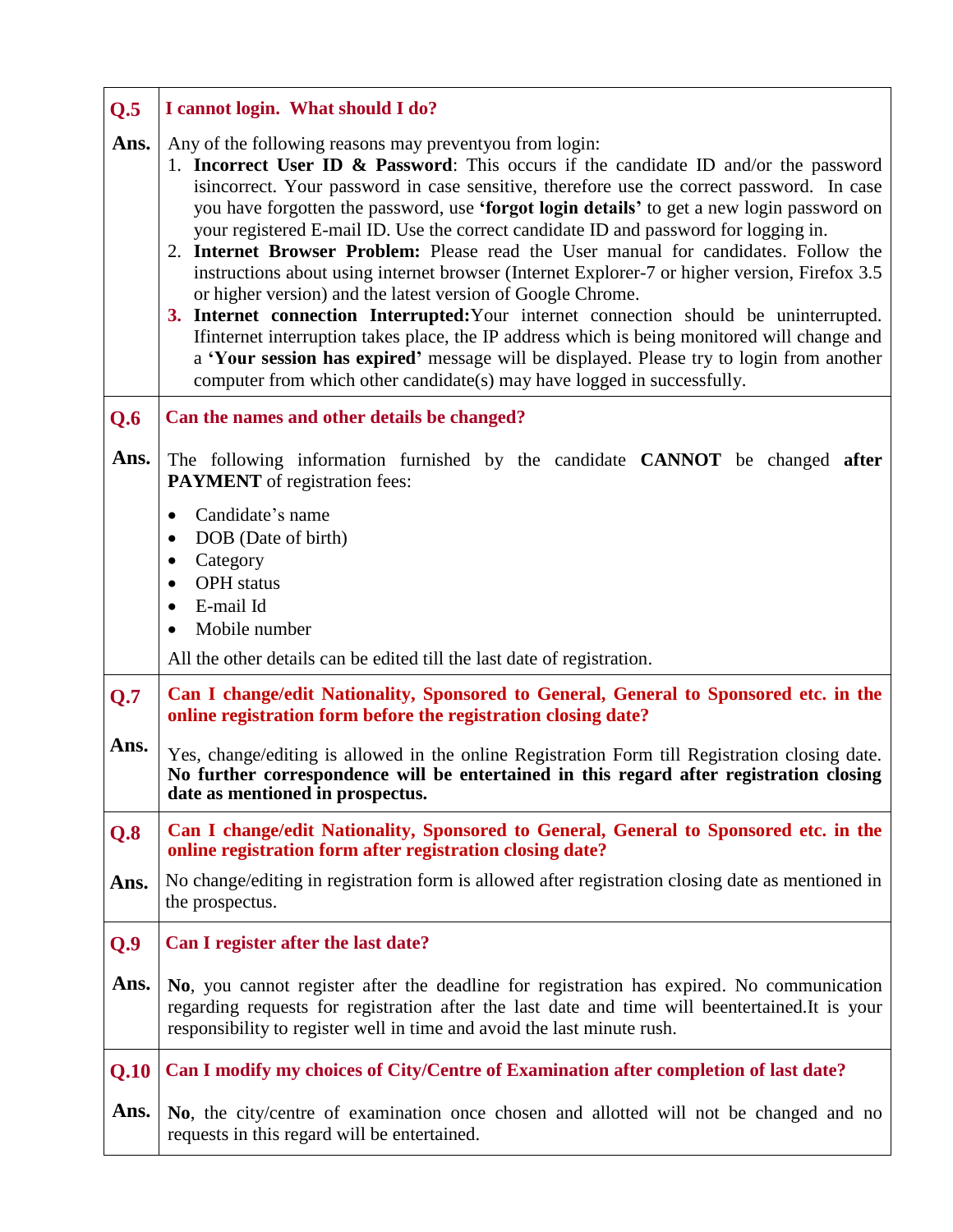| Q.11 | How can I communicate through Email with the Examination Section, AIIMS?                                                                                                                                                                                                                               |
|------|--------------------------------------------------------------------------------------------------------------------------------------------------------------------------------------------------------------------------------------------------------------------------------------------------------|
| Ans. | You can communicate with the Examination Section, AIIMS using your Registered e-mail ID<br>only. The email address of the examination section being - aiims.dmmchmha@gmail.com.<br>Please mention your Candidate ID / Registration Number, Name and Course applied for while<br>submitting the emails. |
| Q.12 | What are the documents required to be uploaded with my application?                                                                                                                                                                                                                                    |
| Ans. | No documents are required to be uploaded during the Online Registration/Application process,<br>but you have to <b>UPLOAD</b> images of your Photograph, left thumb impression and signature at<br>the time of registration.                                                                           |
| Q.13 | What are the instructions regarding OBC, SC, ST and PH certificates?                                                                                                                                                                                                                                   |
| Ans. | Please read Instructions given in the Prospectus regarding the above mentioned<br>certificatescarefully. The requirements/formatsare clearly mentioned therein. Certificates as<br>mentioned in theprospectusONLYwill be considered/accepted.                                                          |
| Q.14 | If there is a discrepancy in spelling of name in documents and application form, what<br>should I do?                                                                                                                                                                                                  |
| Ans. | If there is discrepancy in spelling of name in documents, you must carryproof that the<br>documents belong to you in the form of an affidavit.                                                                                                                                                         |
| Q.15 | Where can I know about the fee structure / course duration etc. for DM/M.Ch&MD<br>(Hospital Administration) Entrance Examination?                                                                                                                                                                      |
| Ans. | Fee structure / course duration is available in the Prospectus on AIIMS website<br>www.aiimsexams.ac.in                                                                                                                                                                                                |
| Q.16 | Can I modify my choices of City of Examination after payment of Examination Fee<br>through Debit/Credit Card or Net Banking?                                                                                                                                                                           |
| Ans. | No, after payment of Examination Fee through Debit/Credit Card or Net Banking, the<br>Cityfor examination will not be changed.                                                                                                                                                                         |
| Q.17 | How much time will I be given to join the allotted course?                                                                                                                                                                                                                                             |
| Ans. | For AIIMS, New Delhi, the Candidates will be required to join the course withinstipulated<br>time as mentioned in the Prospectus.                                                                                                                                                                      |
| Q.18 | Will I require Original documents to get the admission at AIIMS, New Delhi?                                                                                                                                                                                                                            |
| Ans. | Yes, candidates without original certificates/documents will not be allowed toparticipate in the<br>admission process.                                                                                                                                                                                 |

## **Regarding: Uploading Images**

## **(Please read the detailed instruction for uploading the images in the Prospectus)**

**Q.19 Ans. What are the documents required to be uploaded with my application?** No documents are required to be uploaded during the Online Registration/Application process, but you have to **UPLOAD images of your Photograph, left thumb impression and signature at the time of registration.**